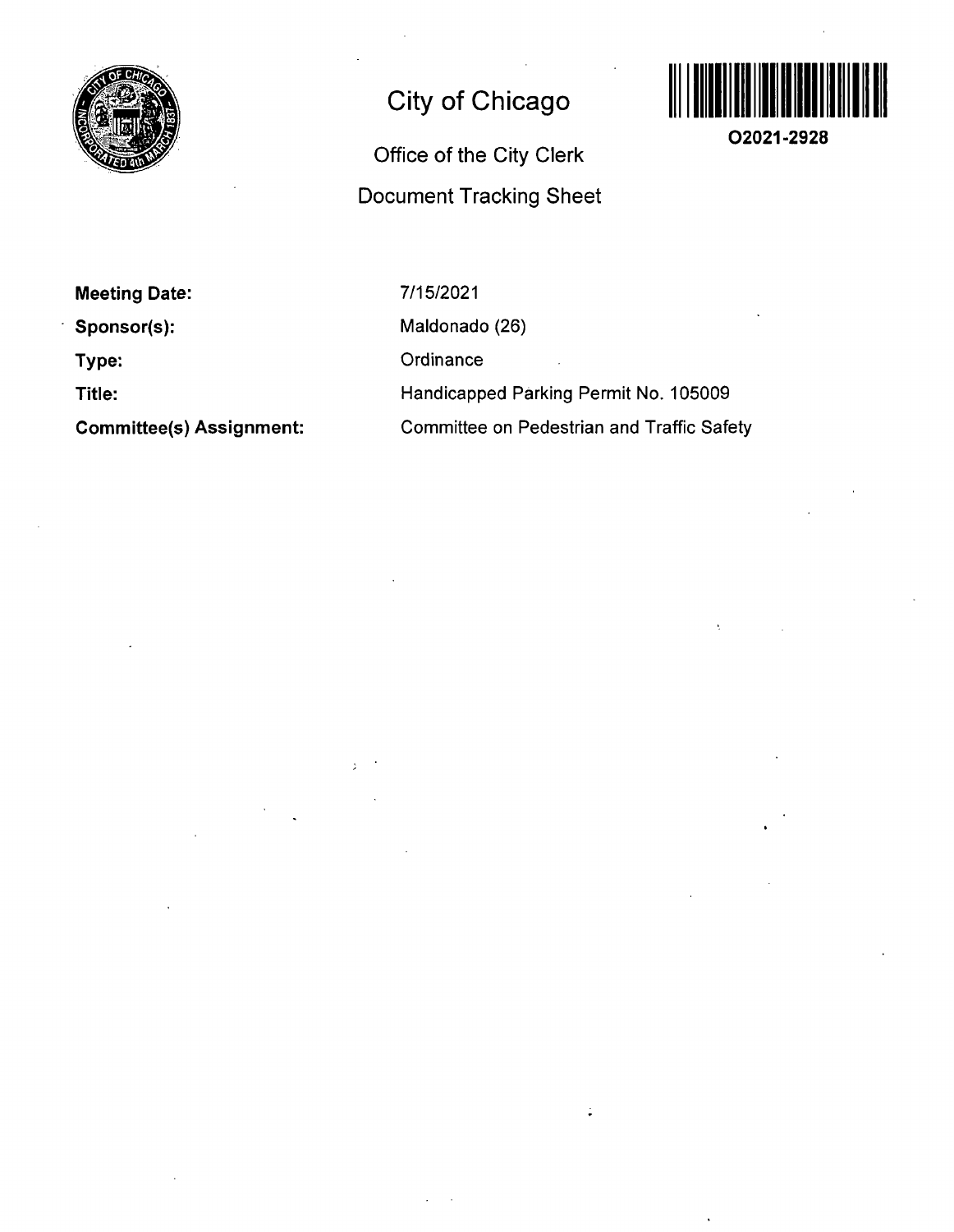

### **GITY OF CHICAGO**

MEMORANDUM FOR TRAFFIC REGULATION. **TOF FINANCE** 

PROHIBITION AGAINST PARKING (Except for the Disabled)

Name Applicant: ADAM K LYKE

Primary Street Address: 1814 N HARDING, CHICAGO, IL 60647

Location Signs to be Posted: 1814 N HARDING

Permit Number: 105009

Hours: At all times

Days: No Exceptions

back of aldoman

ALDERMAN ROBERTO MALDONADO, Ward 26

o striku diwa mneer **Simpson** Se indige afhang 成立文献 计图片